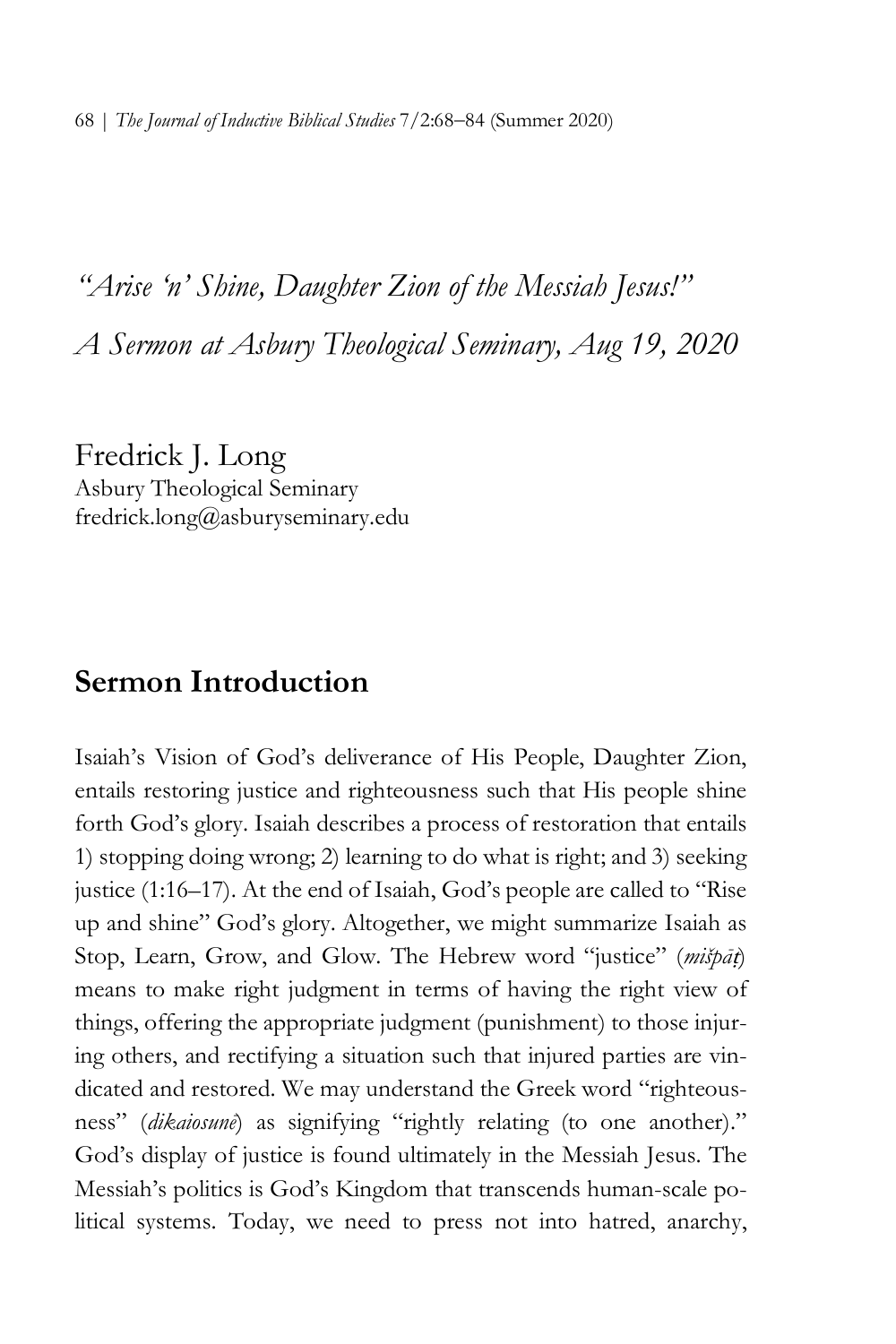apathy, but into God's presence to be present, to heal, and to confront injustice. In the end, Jesus likens believers to "a city on a hill that cannot be hidden" and calls them "to let their light shine" in good (Matthew 5:16) so that they reflect a surpassing righteousness (5:20).

In preparing the sermon, I specifically used inductive bible study in the following ways. I observed that Isaiah reaches a final climax in calling Zion to "Rise up and shine" (60:1). Moreover, the book begins with a statement of problem and solution  $(1:16-20)$  featuring prominently "justice" (*mišpā*ṭ). Divine confrontation calls for human response while offering divine provision of cleansing for sin (1:18), and yet a choice still exists to be willing and obeying or to refuse and rebel. A cognate-based word study on "justice" (*mišpā*ṭ) across Isaiah reveals the special importance of its pairing with "righteousness" (*ṣedāqāh*). Clearly, the problem needing solution is how God establishes justice and righteousness among His people such that they embody these. Correlating this central concern into the New Testament, I observed that the Sermon on the Mount (Matthew 5–7) reveals the importance of the word "righteousness" (*dikaiosunē*) in the Beatitudes and its general statements (5:20; 6:1; 6:33; cf. 7:12). Also, the list of the Beatitudes progresses to a climax in peacemaking and persecution (5:9–12). Next, the Sermon alludes to Isaiah's vision of Zion, the city displayed on a hill (5:15). Here, Jesus calls for his disciples to be light entailing a purpose statement to shine with good works in order to help people glorify God (5:16). Then, in the following metacomment, Jesus states his own purpose in coming "to fulfill the Law and the Prophets" (5:17), thus abutting human calling and purpose with divine coming and purpose. Finally, making another correlation, I considered Paul's calling of believers to be light before he quotes from some source—likely a generalization of Isaiah's message—"Sleeper, awake! Rise from the dead, and Christ will shine on you" (Ephesians 5:14). Then, I noted other places where passages of Scripture contain general statements, climaxes, or chiasm, which alert readers to central and important ideas.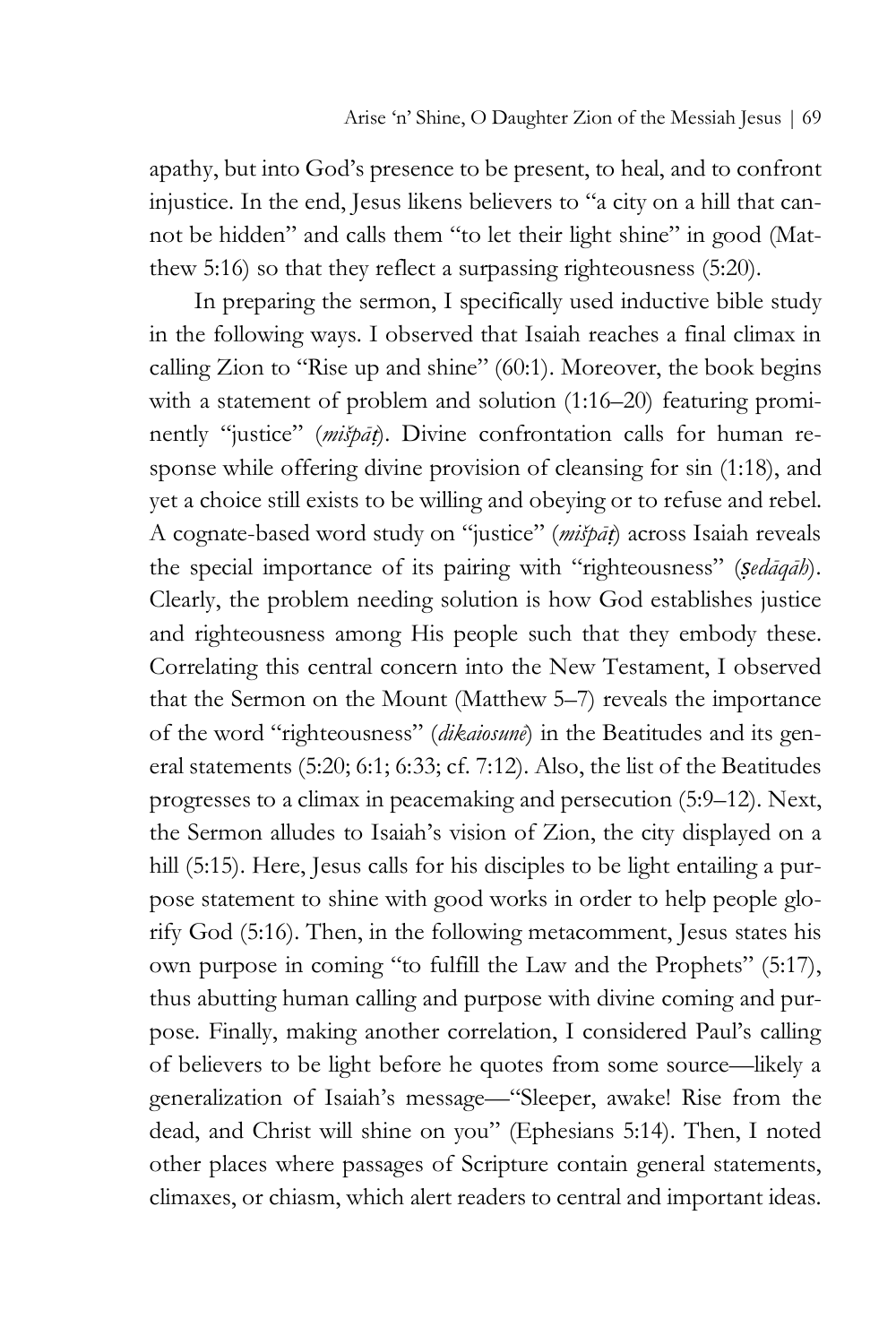# **Scripture Texts (NRSV)**

The Third Song of Isaiah, Canticle 11 (called in Latin, *Surge, illuminare*  "Rise up, Shine") includes Isaiah 60:1–3, 11, 14b, 18–20. I have added 60:4 for the reading because of the gender-inclusive language.

**60** Arise, shine; for your light has come, and the glory of the LORD has risen upon you.<br><sup>2</sup> For darkness shall cover the earth, and thick darkness the peoples; but the LORD will arise upon you, and his glory will appear over you. Nations shall come to your light, and kings to the brightness of your dawn. <sup>4</sup> Lift up your eyes and look around; they all gather together, they come to you; your sons shall come from far away, and your daughters shall be carried on their nurses' arms.

Your gates shall always be open; day and night they shall not be shut, so that nations shall bring you their wealth, with their kings led in procession.

<sup>14b</sup> they shall call you the City of the LORD, the Zion of the Holy One of Israel.

Violence shall no more be heard in your land, devastation or destruction within your borders; you shall call your walls Salvation, and your gates Praise. <sup>19</sup> The sun shall no longer be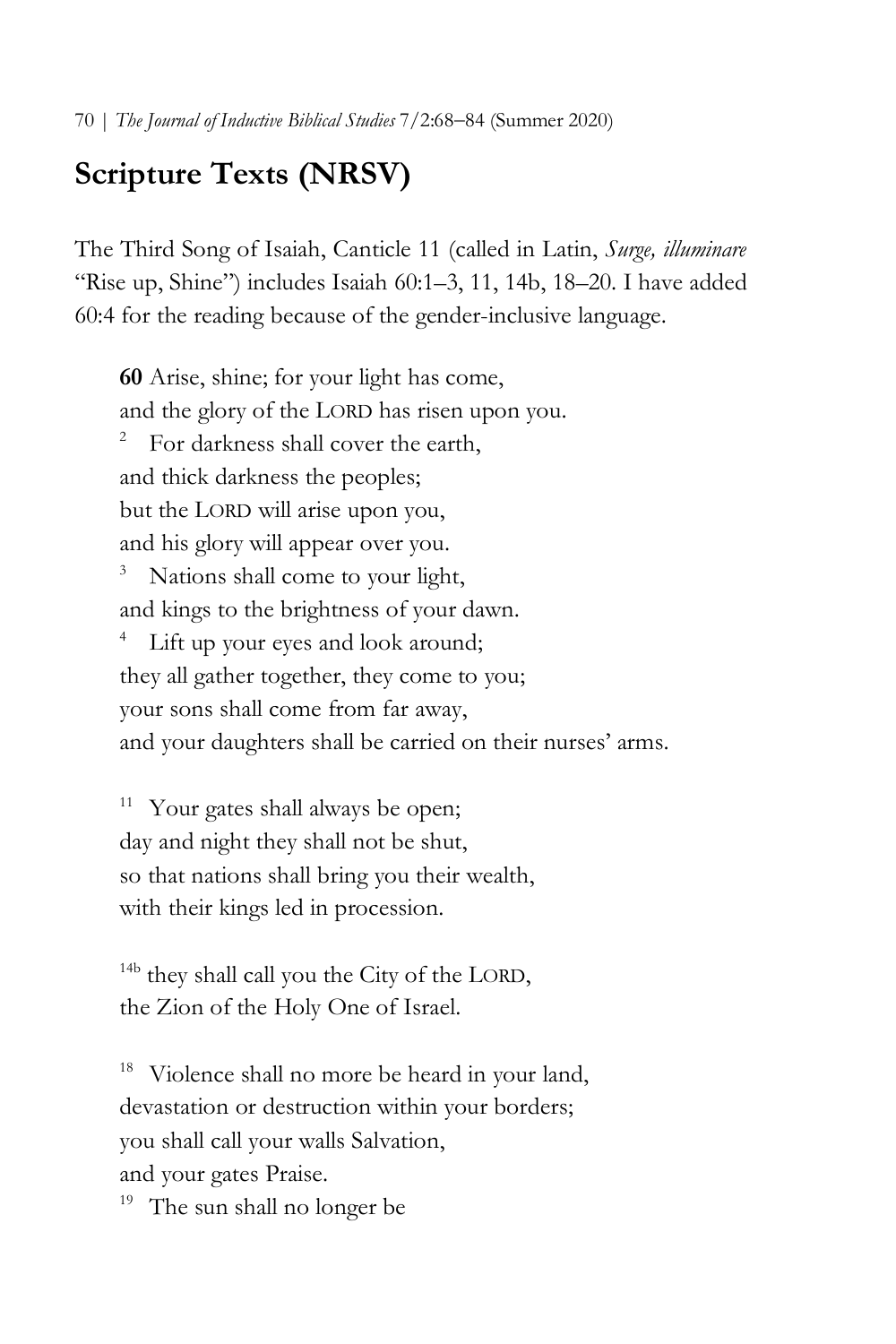your light by day, nor for brightness shall the moon give light to you by night; but the LORD will be your everlasting light, and your God will be your glory.  $20$  Your sun shall no more go down, or your moon withdraw itself; for the LORD will be your everlasting light, and your days of mourning shall be ended.

*Matthew 5:9–20*

<sup>9</sup> "Blessed are the peacemakers, for they will be called children of God.

<sup>10</sup> "Blessed are those who are persecuted for righteousness' sake, for theirs is the kingdom of heaven. 11 "Blessed are you when people revile you and persecute you and

utter all kinds of evil against you falsely on my account.<sup>12</sup> Rejoice and be glad, for your reward is great in heaven, for in the same way they persecuted the prophets who were before you.

<sup>13</sup> "You are the salt of the earth; but if salt has lost its taste, how can its saltiness be restored? It is no longer good for anything, but is thrown out and trampled underfoot.

<sup>14</sup> "You are the light of the world. A city built on a hill cannot be hid. <sup>15</sup> No one after lighting a lamp puts it under the bushel basket, but on the lampstand, and it gives light to all in the house. 16 In the same way, let your light shine before others, so that they may see your good works and give glory to your Father in heaven. 17 "Do not think that I have come to abolish the law or the proph-

ets; I have come not to abolish but to fulfill. <sup>18</sup> For truly I tell you, until heaven and earth pass away, not one letter, not one stroke of a letter, will pass from the law until all is accomplished. <sup>19</sup> Therefore, whoever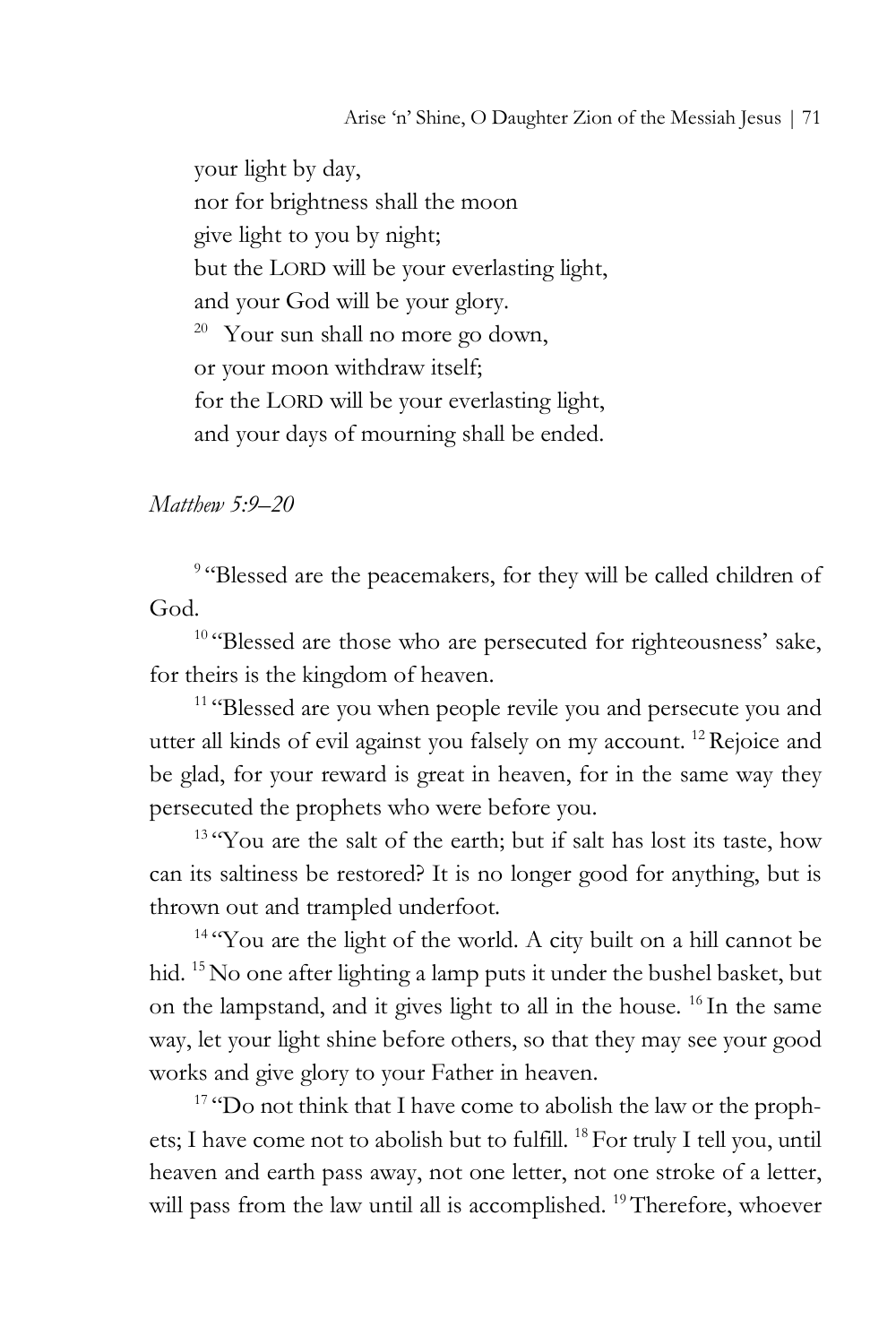breaks one of the least of these commandments, and teaches others to do the same, will be called least in the kingdom of heaven; but whoever does them and teaches them will be called great in the kingdom of heaven. <sup>20</sup> For I tell you, unless your righteousness exceeds that of the scribes and Pharisees, you will never enter the kingdom of heaven.

### *Ephesians 5:5–14*

<sup>5</sup>Be sure of this, that no fornicator or impure person, or one who is greedy (that is, an idolater), has any inheritance in the kingdom of Christ and of God.

<sup>6</sup> Let no one deceive you with empty words, for because of these things the wrath of God comes on those who are disobedient.<sup>7</sup> Therefore do not be associated with them. <sup>8</sup> For once you were darkness, but now in the Lord you are light. Live as children of light—<sup>9</sup> for the fruit of the light is found in all that is good and right and true. 10Try to find out what is pleasing to the Lord. 11Take no part in the unfruitful works of darkness, but instead expose them. 12 For it is shameful even to mention what such people do secretly; 13 but everything exposed by the light becomes visible,  $^{14}$  for everything that becomes visible is light. Therefore it says,

"Sleeper, awake! Rise from the dead, and Christ will shine on you."

# **Sermon Proper**

Good morning. It's great to be here and seeing you! This bandana mask I'm wearing has become my signature. When medical masks were unavailable, I bought a 24 pack of these. It was a bit weird walking into the police station for a vehicle inspection wearing it. And when I showed up to an ongoing appointment with a regular medical mask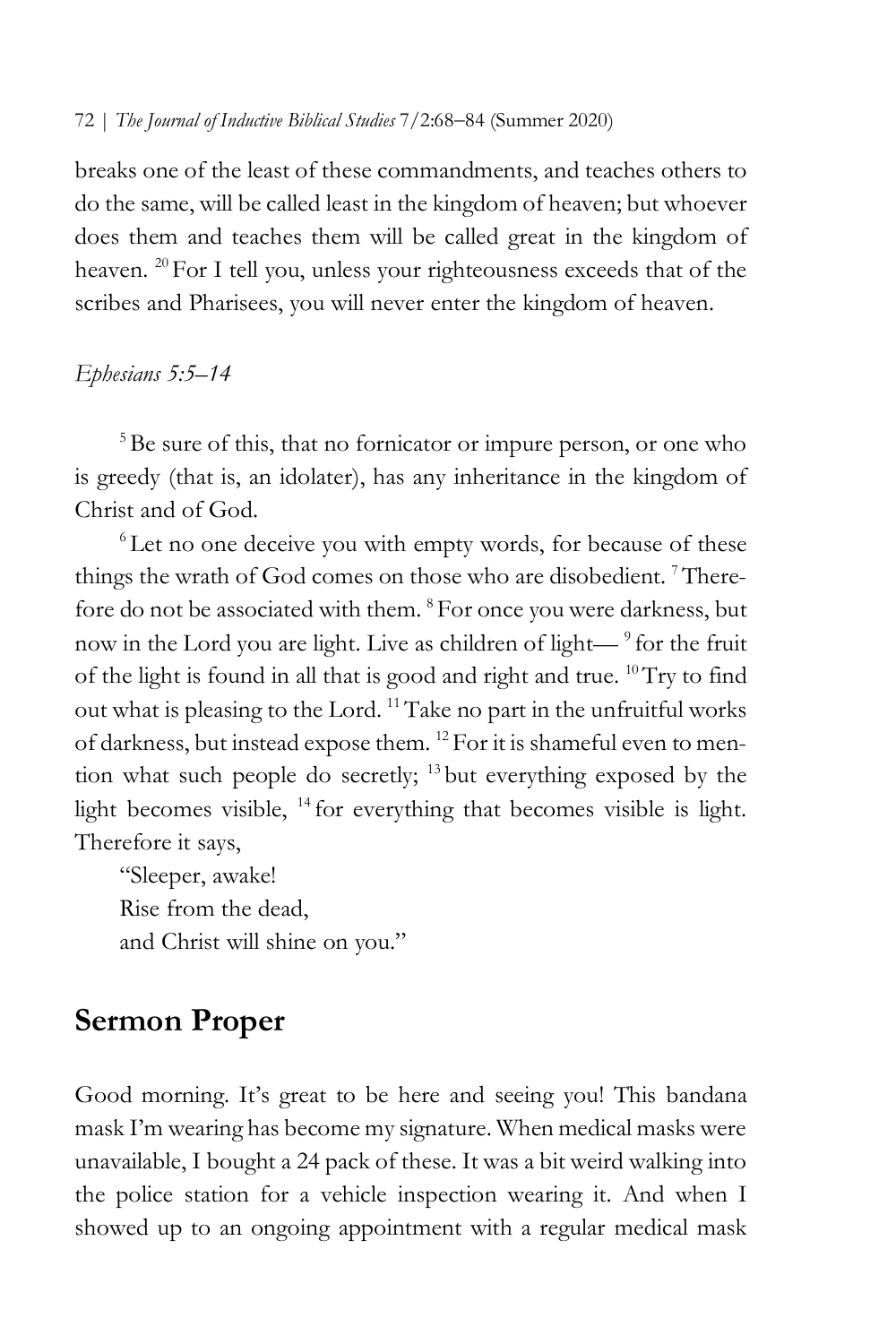on, the receptionists didn't recognize me. So, this is my signature mask. I mean, we got to have some fun with this COVID situation, right? Let's just admit it—it's been terrible! It's bad on so many different levels. We need some levity.

Wearing this bandana reminds me of my childhood days playing cops and robbers, good guys and bad guys. Those were the days when we had a clear sense of right and wrong, well, at least we thought we did. It was fun being the bad guy, but you could also be the bad good guy, like the Lone Ranger, or like Clint Eastwood roles in Westerns. Come to think of it, maybe it isn't so clear what is good and bad.

The notion of right and wrong really strikes at the core of what it means to be a human being. Even the worst of us—presuming we could determine who is the worst; let's draw straws—we all have a strong sense of justice; we are acutely aware when we are wronged or misunderstood. And when we see other persons wronged, it shocks and angers us. We have a conscience by which we live our lives and a code of conduct with which we judge others and how they live their lives. Humans are hard-wired for justice and when we see any perceived injustice, we rightly are outraged—police murders, violent protests, destruction of property, racial injustices—and two wrongs don't make it right, so we're stuck at an impasse.

But who owns the definition of justice? Who will decide between different versions of justice? We are prejudiced in our justice; we extend mercy to our own and judgment to others. But we must remember, as I've heard it said, "Justice is never about just us." We thus need to consider each other—friends and enemies, neighbors, and especially strangers. But because we have differing and competing views of justice, we need what C. S. Lewis argued for so well, an arbiter, a *tertium quid*, a third perspective to help adjudicate our rights and our wrongs.

Who has the authority to claim that definition? I would point us to Jesus, whose Sermon on the Mount (Matthew 5–7), if nothing else, is a Sermon on the Mountain of Righteousness. We'll turn to that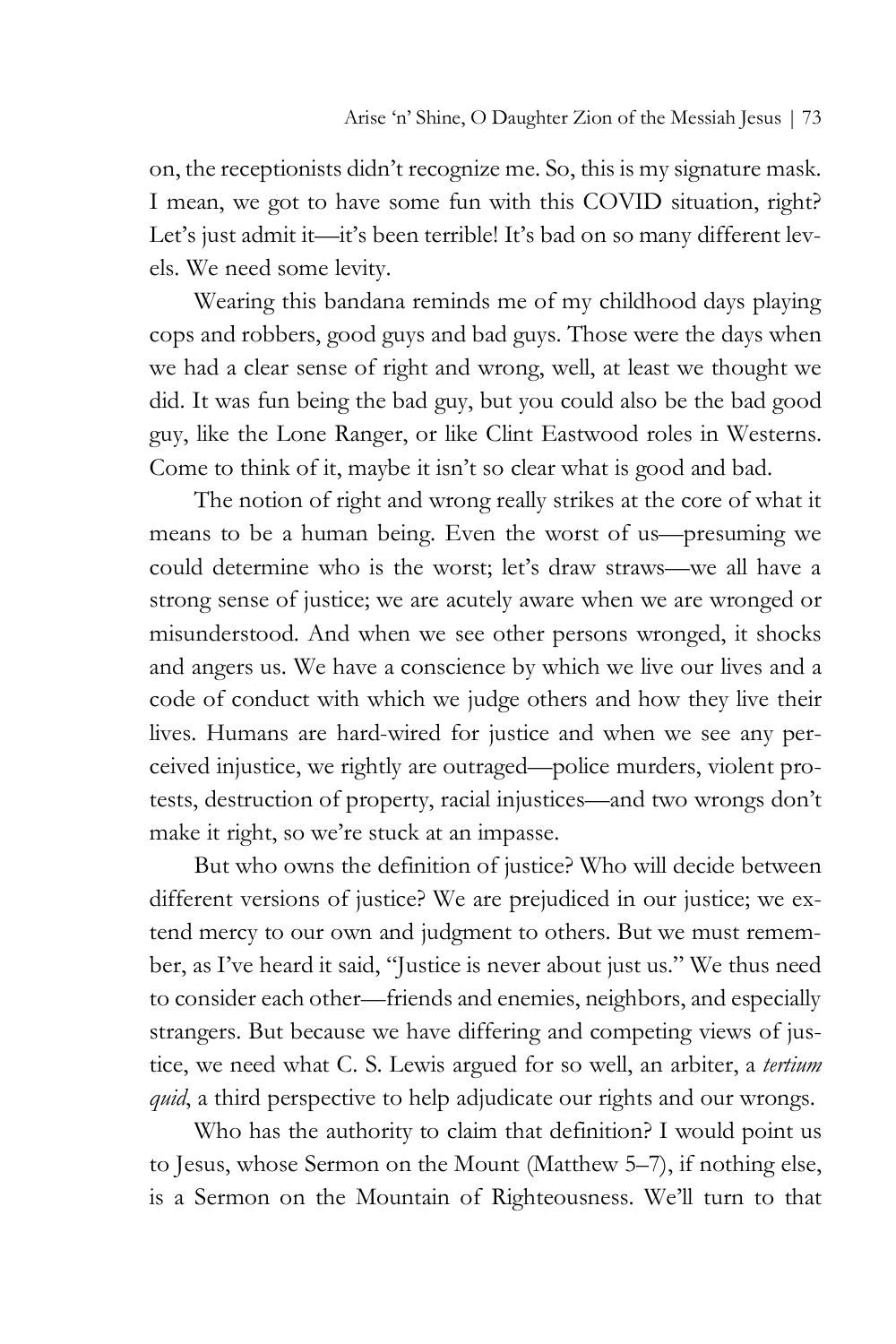momentarily, but first, I've been struck by Isaiah's third vision in Chapter 60. In fact, it was my Facebook post on this passage that prompted Jessica LaGrone to ask me to preach this morning. I've not preached here for many years, so hold on to your seats, because I want to connect some dots across the testaments from Isaiah to Jesus to Paul about what it means to be God's people, especially in today's climate of COVID, just and unjust outrage, and political turmoil. It's a mess and we all know it. Brothers and sisters, we need to Shine now more than ever before.

Structurally, the Book of Isaiah builds to this Climax in this vision of Zion arising and shining with salvation, praise, the end of mourning, and God's presence fully experienced. But, Isaiah begins with an initial statement of the problem and solution way back in chapter 1. (Power-Point slide content is provided in what follows.) There, Isaiah offers an initial blistering critique that God's people are rebellious and sinful (1:2–4) and are bearing the personal and social consequences of this (1:5–7); they have corrupt leaders (1:10), and they don't realize that their religious practices like sacrifices, prayers, etc., only hide the real extent of their spiritual poverty; despite their religiosity, the Lord is not listening to them (1:11–15). But right here, the text slows down with a battery of commands that outline the solution: 1) "stop doing wrong" (repentance); 2) "learn to do good" and then 3) "seek justice" specified as "defending the oppressed, taking up the cause of the fatherless, pleading the case of the widow" (1:16–17). STOP–LEARN–GROW, and later GLOW. Then, the Lord says, "Come, let's argue it out!" in which God promises that, despite their sins being crimson red, "they will be turned white as snow" (1:18); and this all concludes with a set of alternative possible responses in 1:19–20: "19 If you are willing and obedient, you shall eat the good of the land;  $^{20}$  but if you refuse and rebel, you shall be devoured by the sword; for the mouth of the LORD has spoken."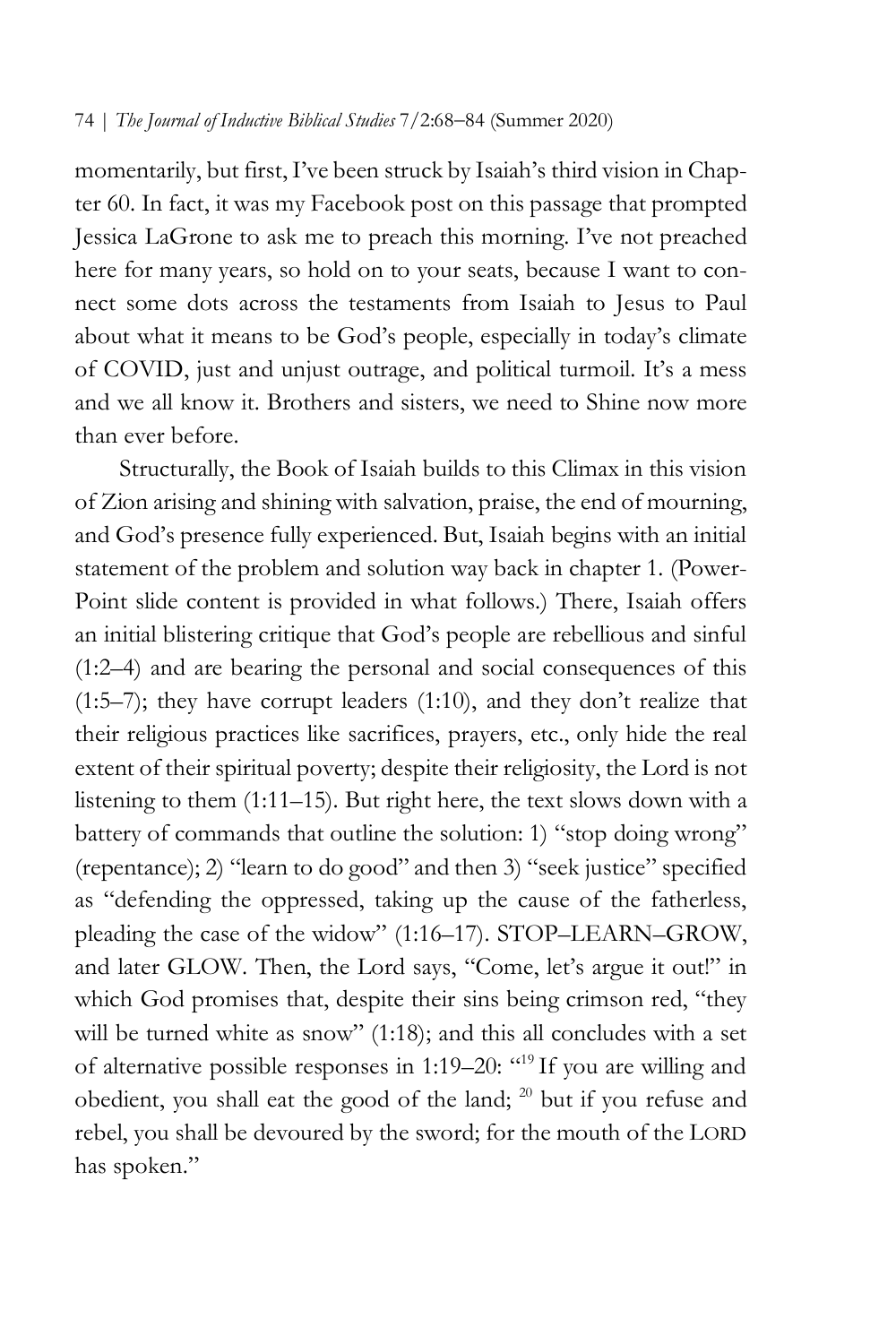Here, Isaiah models sober, prophetic truth-telling and confrontation, a call for human response of repenting, learning what is right, doing justice, and God's promise of a solution to somehow undo the red stain of our sin. But then, there's a continued opportunity to either obey or to continue to rebel. He never forces us one way or the other. And God surprisingly invites us to argue it out with Him! No wonder Isaiah is the longest Book of the Bible (66 chapters!) apart from Psalms (150 chapters). Both Isaiah and the Psalms join with Deuteronomy as being the most quoted OT books in the NT—Isaiah and Psalms both plumb the depths of our struggle with Justice and God's making things right—what we call by the fancy word "theodicy." Really, all of Scripture is about Theodicy—How is God righting the wrongs of the world, our world, and my world? Scripture reveals to us God's Theodicy, His way of making this right, and this centers in Jesus and the Gospel who teaches us to STOP–LEARN–GROW.

Now, Isaiah 1:8–9 introduces "Daughter Zion" and says that she is like a shelter, a hut, and is "a city under siege." What is Zion? Well, Zion is a complex idea, sometimes referring to a physical location like Jerusalem, but then also Zion is the cosmic place from which God rules. The daughter of Zion is thought to be the city itself or its people. But I think particularly here, Daughter Zion represents the faithful remnant who are hunkered down, a city under siege. But, I'm guessing that Zion may evoke a certain movie series—maybe you've heard of it—called the Matrix where Zion is this underground place of refuge against the computer-generated virtual world above, a world literally powered by the life of blissfully ignorant human souls reduced to warm bodies in cocoon units. Too late for the spoiler alert.

Now, there is a powerful analogy here, because our world systems in which we live, move, and breathe are in fact, in many ways virtual, not really real. This COVID situation has in some real sense unmasked it. A pervasive deception is occurring. And we as people are influenced and plagued by underlying ideologies and hidden agendas and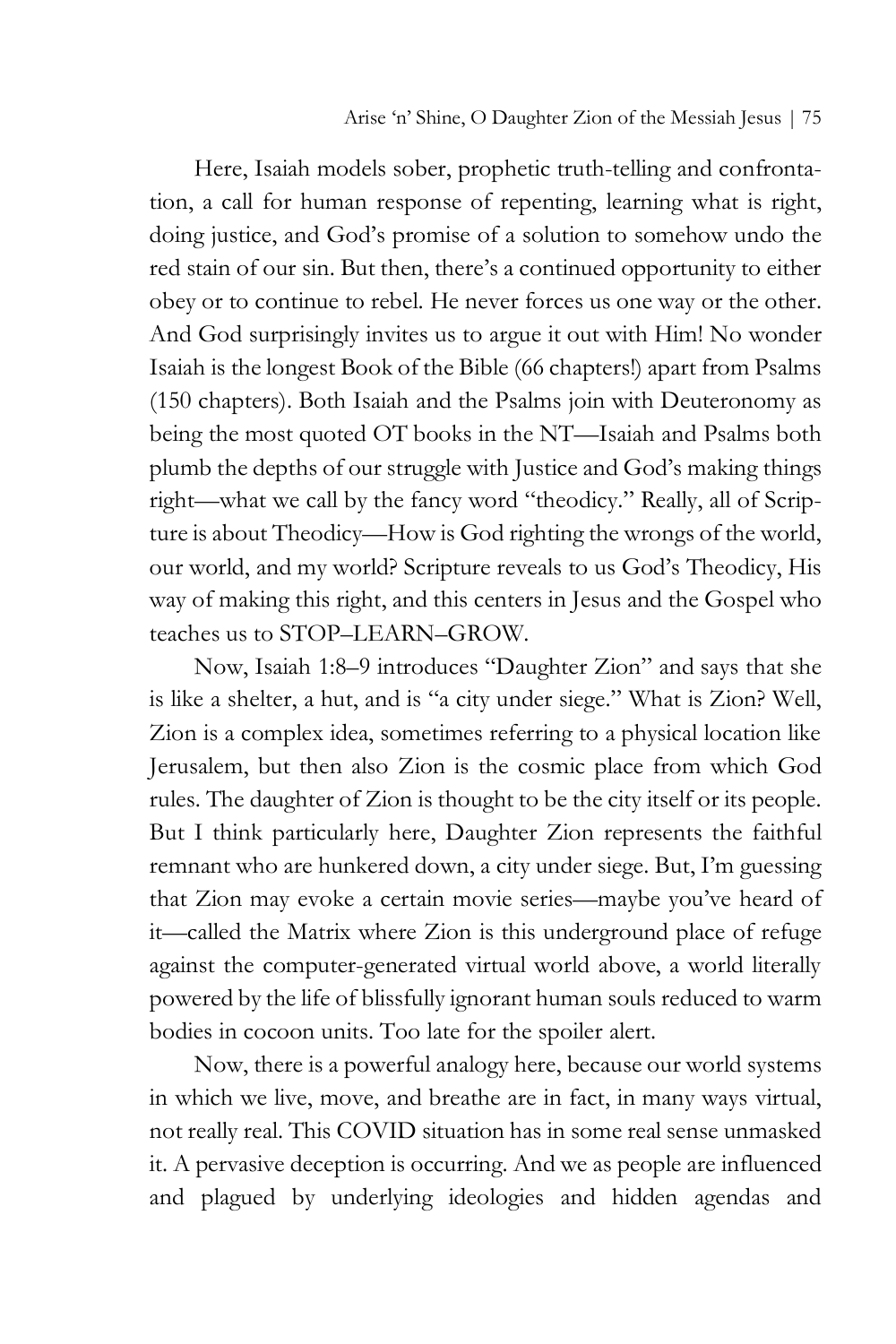worldviews that call for our complete attention, participation, and allegiance—and these ideologies and worldviews and personal beliefs may be quite at odds with God's Kingdom in Jesus. It's in fact for this reason that Paul in Romans 12:2 commands us not to be conformed to the pattern of this world but to be transformed by the renewal of our minds. (Slide content is provided below.)

# **Non-Conformity & Transformity (Rom 12:2 NRSV)**

- Do not be [being] conformed to this world,
- but be [being] transformed by the renewing of your minds,
- so that you may discern what is the will of God—what is good and acceptable and perfect.

And the Greek command forms used here are in the present tense (okay, you should have known that I would comment on some Greek grammar!). What this implies is that there is an ongoing and pervasive need to stop being conformed, which is the default. In other words, if we do nothing intentionally contrary to this pervasive influence to conform, we will be conformed to this age, so powerful is it. **We need to STOP–Learn–Grow.**

In fact, a pervasive evil influence is continually the context of our mission and witness and Christian living. And, I think we've become deaf and dumb to it; our world has become so humanistic to think that "evil" is simply a construct to be merely educated out of us. But for believers, we should be constantly aware that evil is present in the Lord's Prayer that comes to its climax as "Deliver us from the Evil One"—which sadly, we simply have been taught to say, "Deliver us from evil"—as in like moral evil. No, it's much worse than that! Indeed, in the Lord's High Priestly Prayer of John 17, at the very center of Jesus's praying for his disciples is this statement: "Protect them from the Evil One," and this prayer is structured as a chiasm. Notice the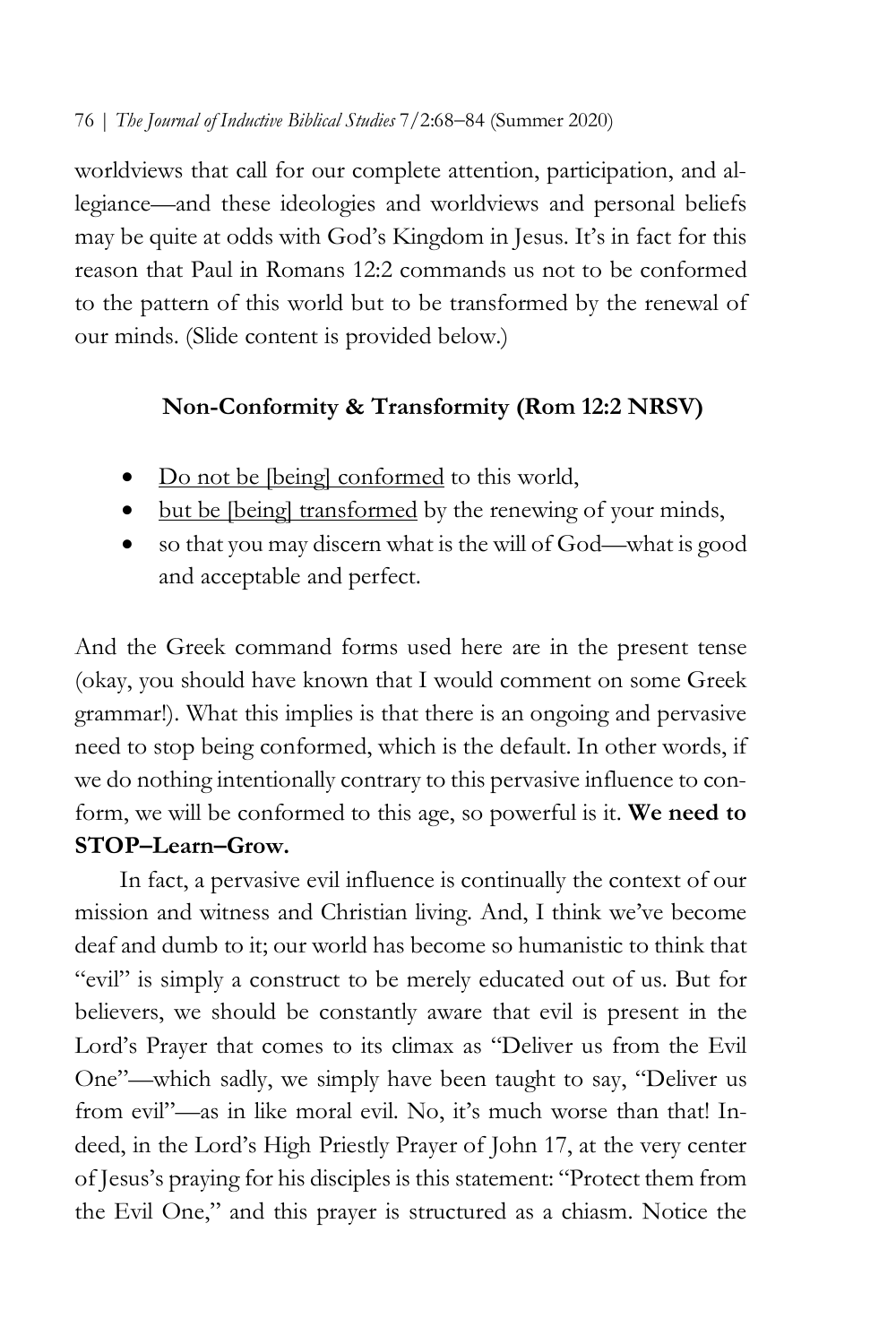immediate context of being in the world in mission, the Word (of God), truth, and a need for protection. (PowerPoint slide content is provided below.)

### **The Center of Jesus's High Priestly Prayer (John 17)**

14 I have given them your **word** and the *world* has hated them, for *they are not of the world any* more than I am *of the world*.  **15 My prayer is not that you take them out of the world but that you protect them from the evil one.**

 16 *They are not of the world,* even as I am not *of it*. 17 Sanctify them by the truth; your **word** is truth.

But, returning to the Matrix movies, I'm a Sci-fi guy. There's a John Carpenter Science Fiction movie, a B movie, that powerfully portrayed the pervasive, subtle messaging of sinister aliens that had taken over the world. In order to see this evil, however, one needed to wear special glasses to recognize them and their messaging. In fact, for the protagonist in the movie, it took an alley brawl with a guy who was trying to get him to wear the glasses. I mean, the fight lasted many minutes—reflective of the intensity of the struggle—but he finally puts on the glasses only to see the alien invasion and false subliminal messaging behind the glamorous, attractive billboards. Brother and Sisters, it's time to put on God's glasses; it's time to adopt God's view of things as revealed in Jesus, our political ruler.

As Isaiah continues, it is clear that the Lord expects justice and righteousness from His people, and it breaks his heart when they do not. For example, in 1:21, Isaiah says: "See how the faithful city has become a prostitute! She once was full of justice; righteousness used to dwell in her— but now murderers!" The problem is WHOM we look to as our leaders. In Isaiah, it is a fundamental religious and political problem. Indeed, all of Scripture is so fundamentally political, and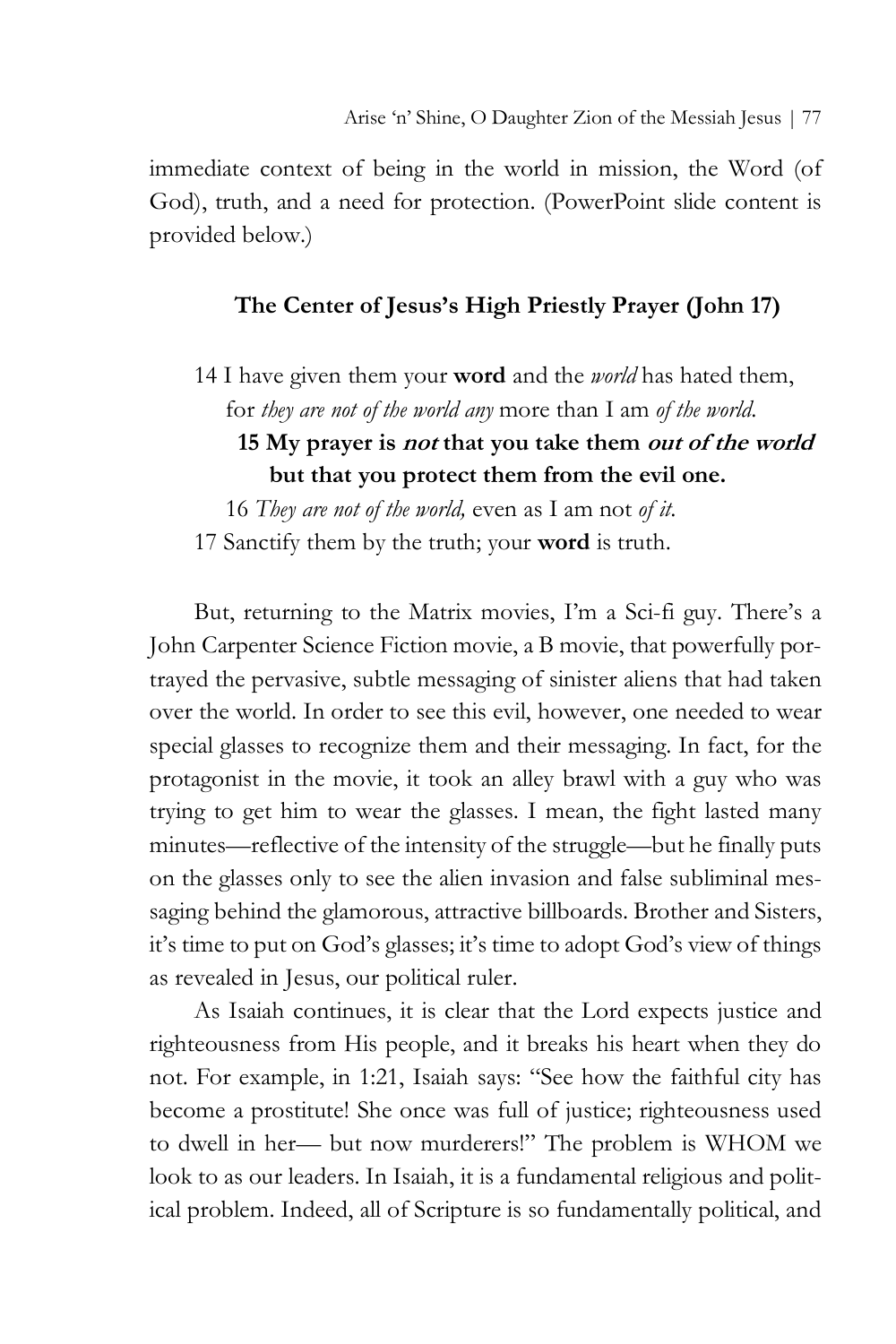thus it is not surprising that God has ultimately revealed himself as a Political Figure—a Messiah, a King—that we must not ignore since God's message to us is that His Kingdom, His politics is what Jesus proclaimed to us. And, once again, let me ask it, who gets to define justice? And, who will lead God's people?

Well, the Hebrew word "justice" (*mišpā*ṭ) means to make right judgment in terms of having the right view of things, offering the appropriate judgment (punishment) to those injuring others, and rectifying a situation such that injured parties are vindicated and restored. That's justice. Righteousness is closely related, but I'll define that shortly. By tracing the words justice and righteousness across Isaiah, one realizes the nature and extent of the problem and God's solution. It is a leadership problem! God offers restoration in 1:26–27: "26 I will restore your leaders as in days of old, your rulers as at the beginning. Afterward you will be called the City of Righteousness, the Faithful City. <sup>27</sup> Zion will be delivered with justice, her penitent ones with righteousness." God expects justice; we need justice—it's a match made in heaven. But, our human condition is such that, as we see throughout Isaiah, there is a cycle of sinning, consequences of sinning, prophetic confrontation, and God's solutions offered.

Now this cycle culminates in Isaiah 59 right before the clear vision of Zion arising and shining in Isaiah 60. So, in 59:1–15 we find a litany of sins that God sees and He concludes there is no "justice" (59:15b). Also, there is no appropriate leader or an "intercessor," a mediator (59:16a). So, in response to this dilemma in 59:16b, Isaiah indicates that it is God's arm, i.e., the Messiah, that brings salvation and offers loving kindness. Moreover, this arm wears "the breastplate of righteousness" and "the helmet of salvation"—pieces of metaphorical armor that the Apostle Paul urges believers to wear in several different places (Romans 13:12; Ephesians 6:10–17; 1 Thessalonians 5:8). These are pieces of God's Messianic armor, tried and true. Then, concluding Isaiah 59, the Lord describes his covenant solution: "The Redeemer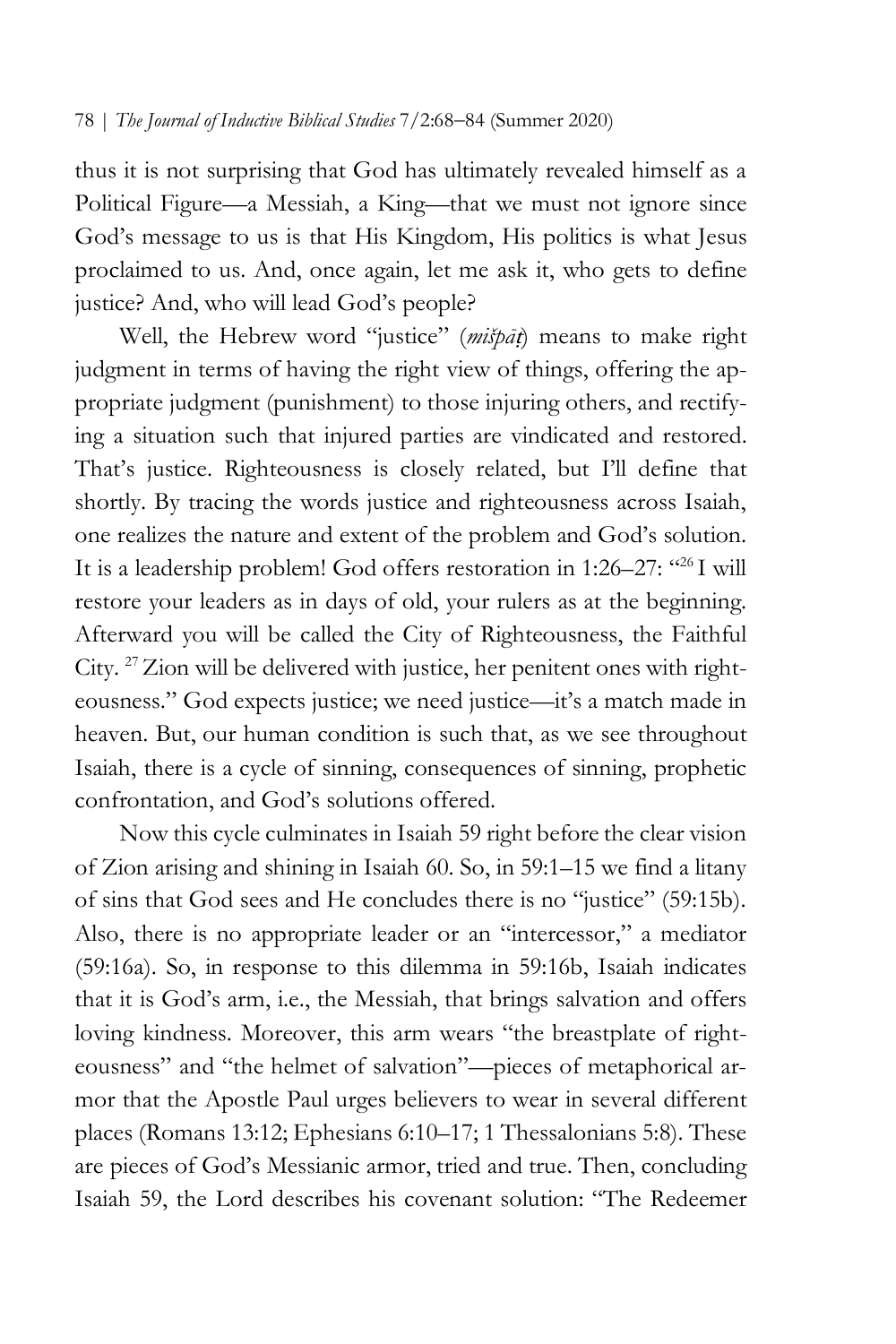will come to Zion, to those of Jacob who repent of their sins. My Spirit who is on you will not depart from you and words that I have put in your mouth will always be on your lips, on the lips of your children, and on the lips of their descendants—from this time on and forever, says the Lord." Folks, Paul quotes these verses in Romans 11:26–27. This is God's solution to our problems; this Redeemer is none other than Jesus; He is God's light and glory that allows Zion to Rise 'n' Shine. By gazing at Him, we are being transformed into greater and greater glory (2 Corinthians 3:18). **It's time for us, brothers and sisters, to Grow and Glow.**

Today, now, in the USA but also across the globe, we are in a climate where we expect our GOVERNMENT(s) to be the solution to our problems; but, governmental systems—be they capitalism, socialism, Marxism, anarchy, or any other; or any instantiations of political parties be they democrat, republican, libertarian, or progressive are part of the problem, and inasmuch as we look to them as solutions, we are deceived and distracted from God's Solution. God's Solution then and now comes to us in the form of a humble servant, "the shoot from the stump of Jesse" upon whom the Spirit will rest (Isaiah 11:1– 2). He will delight in the fear of the Lord; He will not judge "on appearance," nor knee jerk react simply by what he "hears" (11:3) but rather "with righteousness he will judge/give judgment for the needy, with justice he will give decisions for the poor of the earth" (11:4). Again, we see the centrality of Justice and Righteousness. Indeed as 9:6–7 say, "the government will be on his shoulders. And he will be called Wonderful Counselor, Mighty God, Everlasting Father, Prince of Peace. Of the greatness of his government and peace there will be no end." This Anointed Leader comes to us as a Suffering Servant in the person of Jesus. He is the King of God's people; He brings with Him God's Kingdom; He sets the standard of justice and righteousness, and He casts the vision of what it means to be God's people in the world, even our world, especially in our world right now! Jesus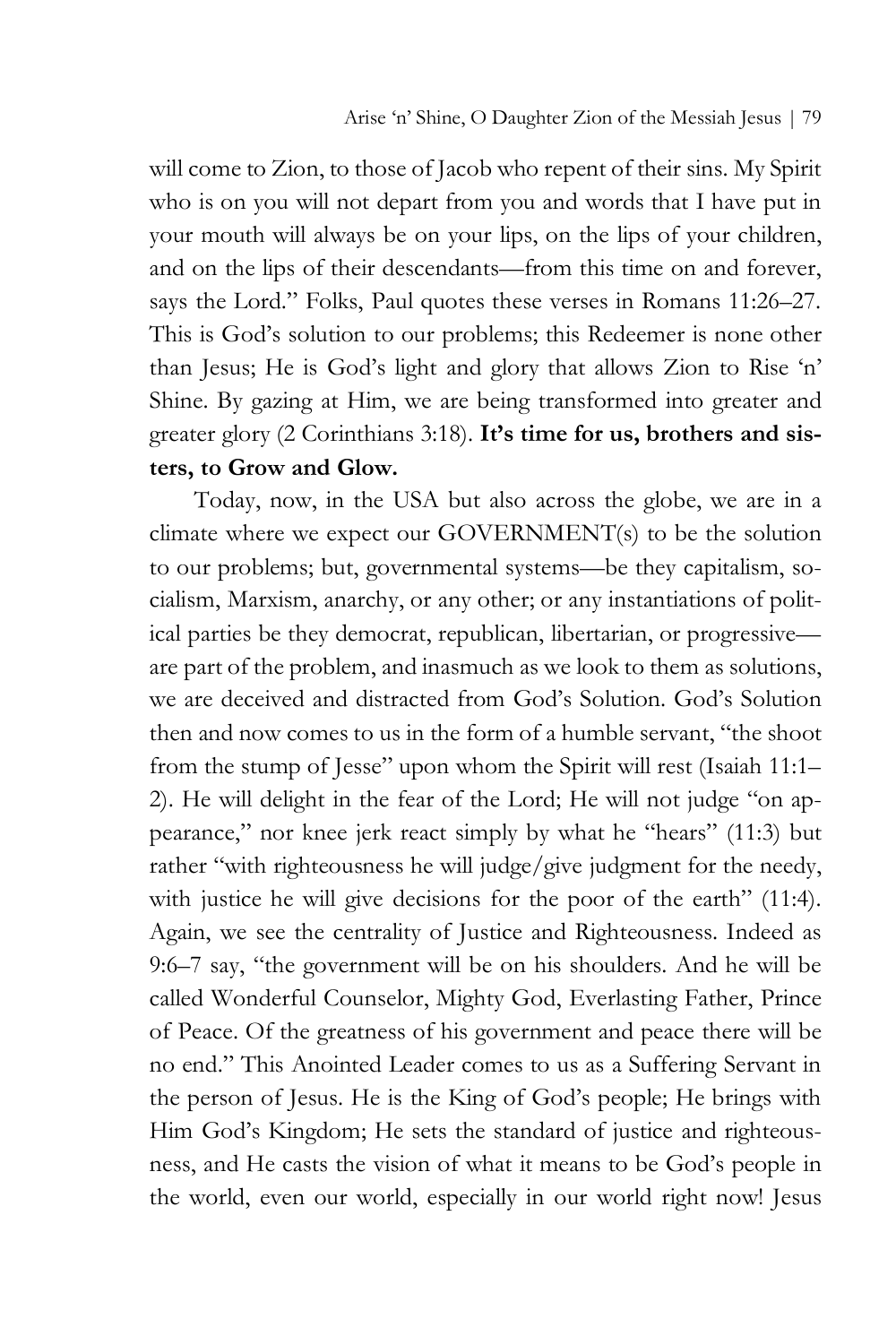reveals that God's kingdom work stands above from, apart from any human political solution! So, why would we fight with brother and sister over earthly politics when we ought to be aligned MOST fundamentally to a different politics?

You see, right now, Jesus and His outpouring of the Holy Spirit in our human space is mobilizing a people to embody the vision of Zion now, the letting of God's Kingdom come now as we pray as the Lord taught us, "Let Your kingdom come, Let Your will become on earth as it is in heaven." We are members of a "Jerusalem above that is Free," as Paul says in Galatians 4:26, and "we have come" (which is a Perfect Tense verb in Greek indicating something attained with ongoing effects now)—and I continue quoting here, "to Mount Zion, to the city of the Living God, the heavenly Jerusalem," as the author of Hebrews says in 12:22. This is our governing reality; this is our vision. It counters the common adage, perhaps you've heard it, "you're so heavenly minded that you're no earthly good"; actually, it's just the opposite: "we're so heavenly minded that we are able to do earthly good!"

Now, Jesus prepares his followers to be Zion in the Sermon on the Mount as he laid out his vision of righteousness. The Sermon features righteousness in general statements. (PowerPoint slide content is provided below.)

# **The Sermon of Mt. Righteousness in Matthew**

- 5:20For I tell you, unless your **righteousness** exceeds that of the scribes and Pharisees, you will never enter the kingdom of heaven.
- 6:1 Beware of practicing your **righteousness** before others in order to be seen by them; for then you have no reward from your Father in heaven.
- 6:33But strive first for the kingdom of God and his **righteousness** ...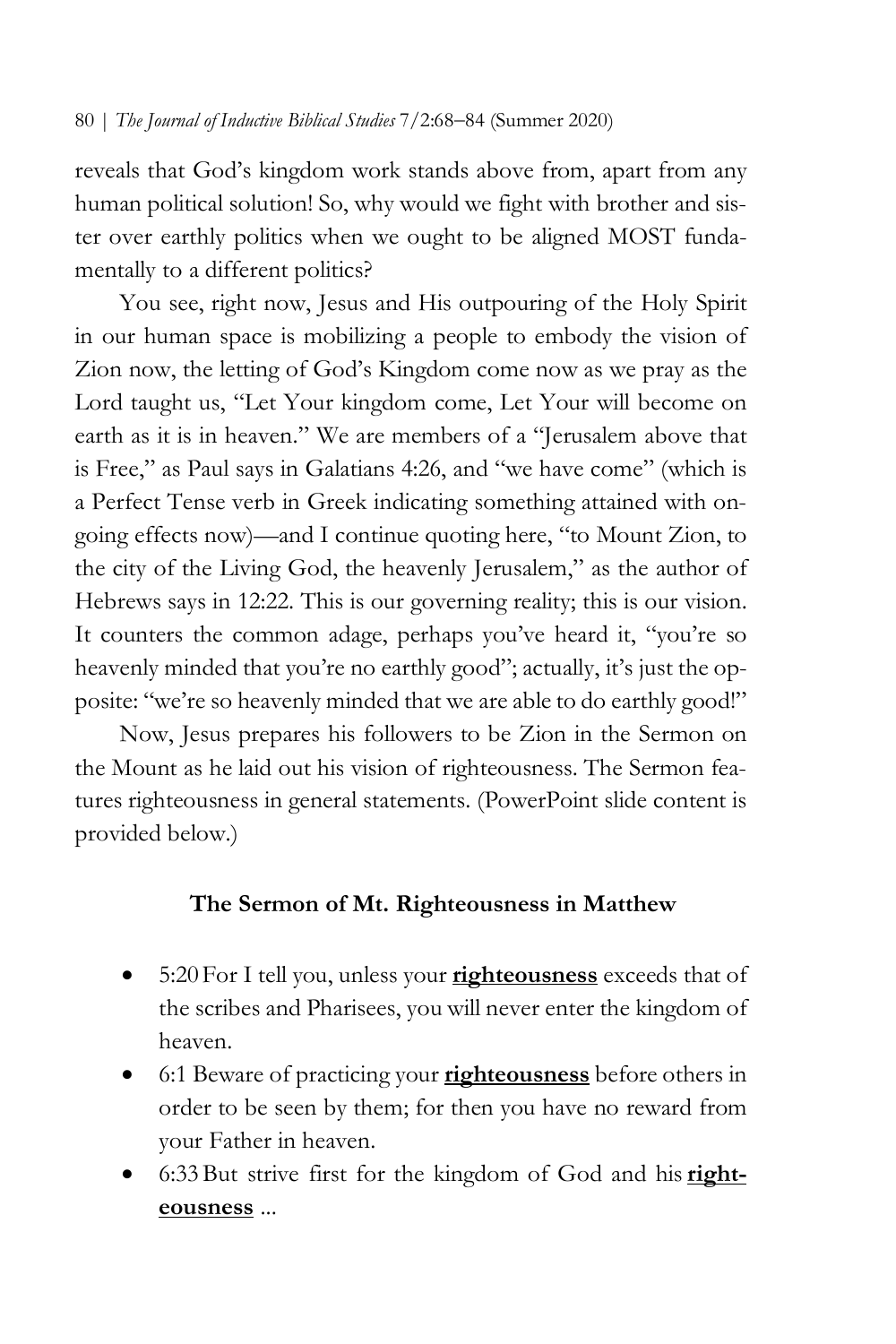- 7:12 **In everything** do to others as you would have them do to you; for **this is the law and the prophets**. [this is the final statement on righteousness]
- **Righteousness** is "rightly relating to one another," which may involve rebuke, mercy, love, compassion, etc.

It's quite unfortunate that we have debated whether "righteousness" is simply imputed as a verdict or imparted as a virtue. All along, we've failed to recognize that "righteousness" is fundamentally a social-ethical concept that speaks to morally upright behavior. The term that we often see translated as "righteousness" is the same word that the Greek thinkers used in political discourse for "justice," one of their four cardinal virtues and a critical formative goal of society to produce virtuous, flourishing citizens. So, inherently, the concepts "righteousness" and "justice" are ethical and relational, not just vertically, as in our relationship with God, but horizontally in relating to one another as a public virtue. In fact, I prefer to understand righteousness as signifying "rightly relating" (to one another). God's righteousness is revealed in the Gospel, by which is meant that not only does God uphold and maintain just standards and condemn sin as sin, but God also provides Jesus as a way forward to forgive us AND to show us a better way to live in the world. So, in the Gospel both God's justice (maintaining right standards) and righteousness (rightly relating to his Creation) are revealed.

So, it is especially fitting that Jesus begins the Sermon on the Mount with the Beatitudes. (PowerPoint content is provided below.)

# **The Beatitudes (Matt 5)**

<sup>3</sup> "Blessed are the poor in spirit ...

<sup>4</sup> "Blessed are those who mourn ...

<sup>5</sup> "Blessed are the meek ...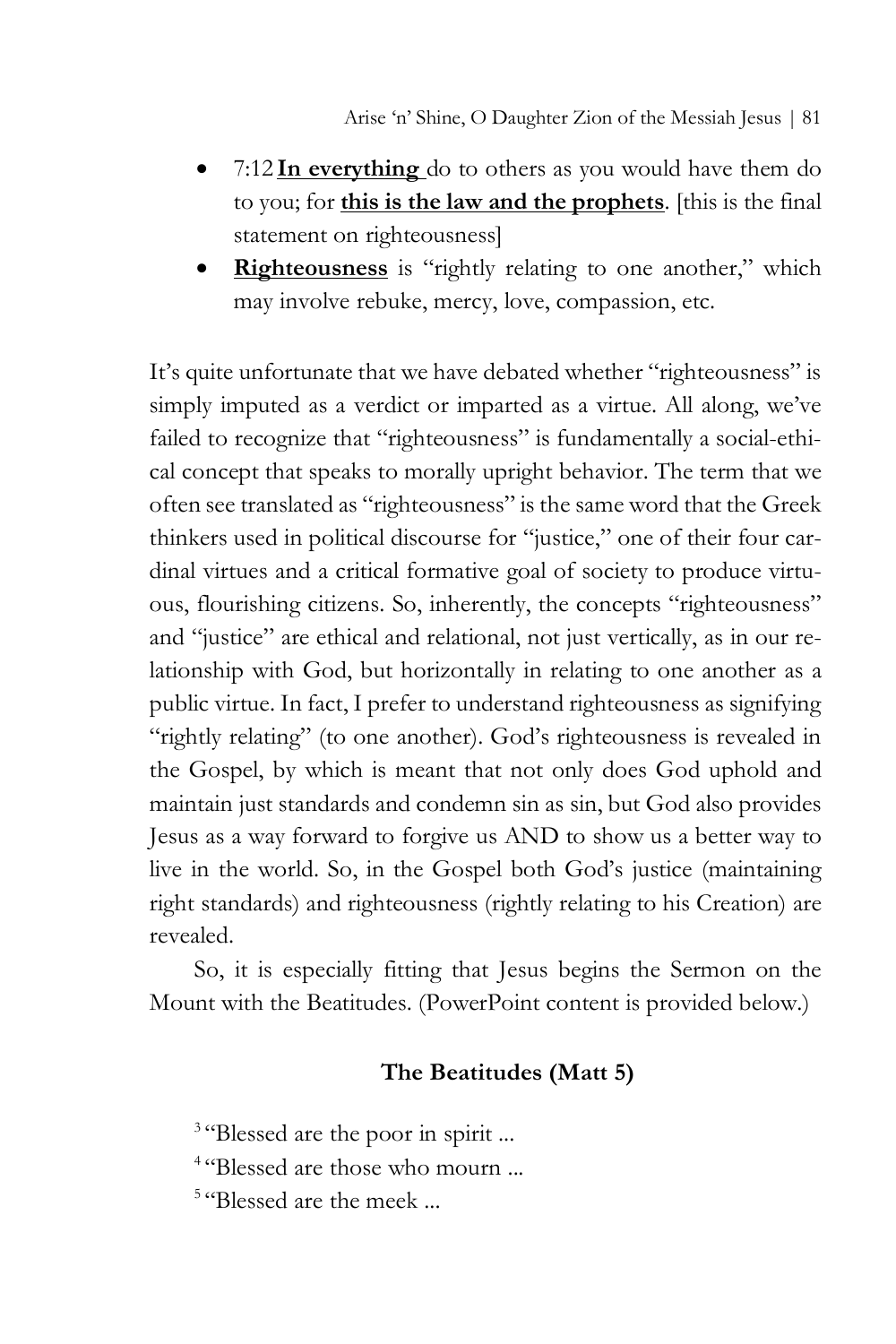<sup>6</sup> "Blessed are those who hunger/thirst for righteousness ...

<sup>7</sup> "Blessed are the merciful ...

<sup>8</sup> "Blessed are the pure in heart ...

<sup>9</sup> "Blessed are the **peacemakers** ...

<sup>10</sup> "Blessed are those who are **persecuted for righteousness**' sake, for theirs is the kingdom of heaven.

...

<sup>12</sup> Rejoice and be glad ... for in the same way they persecuted **the prophets** who were before you.

Now, I used to approach these Beatitudes as a pick and choose smorgasbord of virtues; but, in fact, they build progressively and climactically to peacemaking and persecution. In fact, you need poverty of spirit (humility), mourning over sin, meekness, thirsting for righteousness, mercy and purity for the climactic calling and virtue of peacemaking. Why? Well, peacemaking is trying to reconcile opposing parties, people at odds with themselves and with God. But, this is why the Beatitudes move to being persecuted, because peacemaking will necessarily involve truth-telling, and calling out the wrongs in each party and, people often do not like that, and so, Jesus indicates that his disciples should expect to be persecuted for righteousness' sake like the prophets before them. And so, we are sober; we need to be wise as serpents, yet innocent as doves. We are light to the world. (PowerPoint slide content is provided below.)

# **Being the Light for the World (Matt 5:14–17)**

 $14$  "You are the light of the world. A city built on a hill cannot be hid. <sup>15</sup> No one after lighting a lamp puts it under the bushel basket, but on the lampstand, and it gives light to all in the house.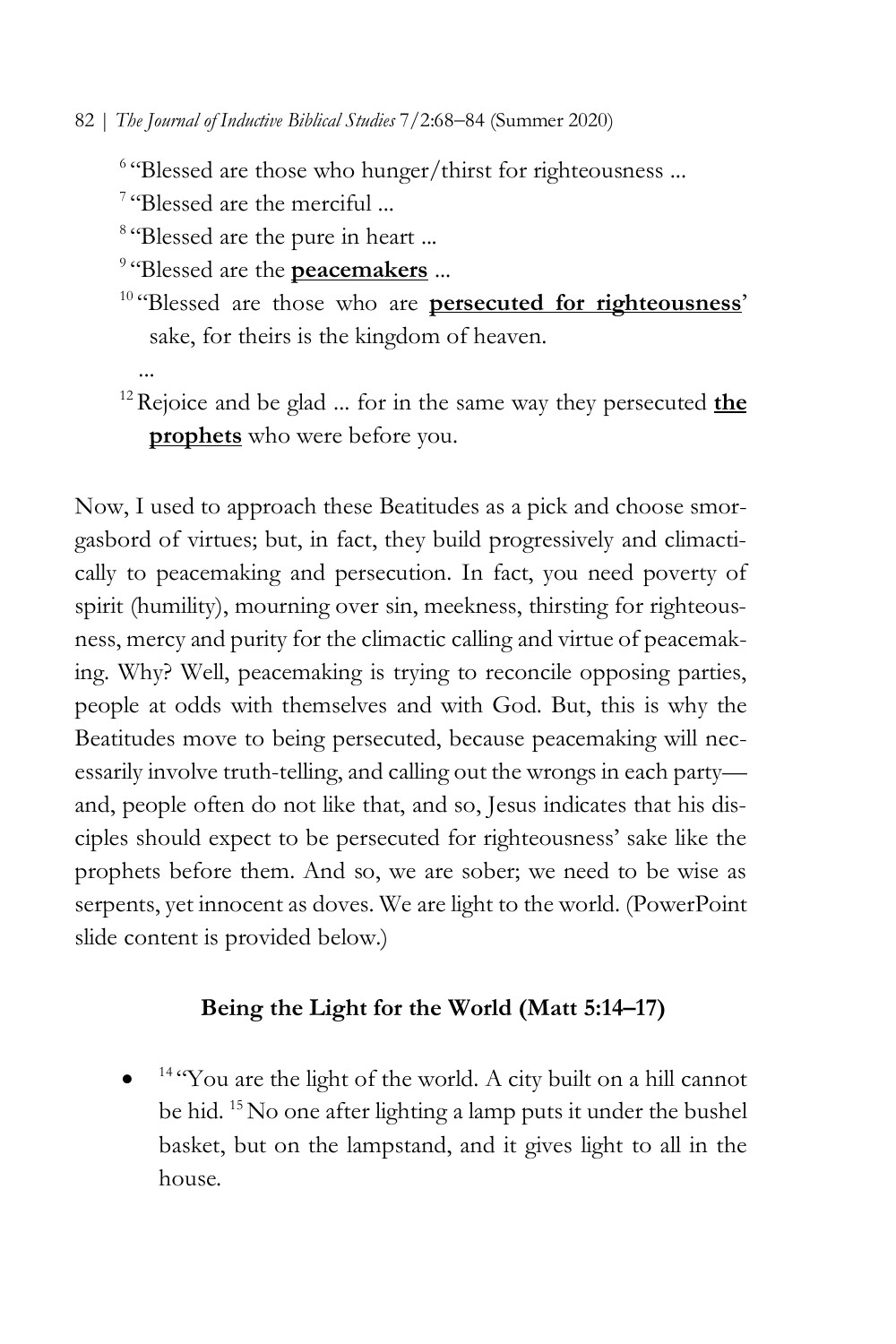- Our Purpose: 16 In the same way, **let your light shine before others, so that they may see your good works and give glory to your Father in heaven**.
- <u>Jesus's Purpose</u>:  $17$  "Do not think that I have come to abolish **the law or the prophets**; **I have come not to abolish but to fulfill [them].**

And right here, Jesus likens his followers to a city sitting on a hill for all to see, the daughter Zion present in the world. And it is precisely here in the Sermon of Mount Righteousness that our human calling and purpose to be Light in the World in order to lead people to see and to praise God (5:16) is placed right next to Jesus's purpose of coming to fulfill the Law and the Prophets (5:17) and to urge us to embody a surpassing righteousness (5:20), a way of rightly relating with one another that is true, honest, humble, courageous, and full of love and captivated by God's vision of justice and righteousness. And folks, we need to shine right now—whether it's the ER nurse working extra shifts and then helping clean up after riots in downtown Atlanta; or the single mother raising her daughters and helping them find godly husbands; or the sex-addiction counselor helping people overcome their addictions; or the police chaplain loving on these public servants; or the one joining in protests seeking a more just society. We all need to SHINE where we find ourselves.

In closing, allow me one more connection from Isaiah through Jesus to Paul. Paul understood the need for us to wake up, like in the Matrix movies, to come out of our sleep and so he says, and let us listen to the Word: "8 For once you were darkness, but now in the Lord you are light. Live as children of light—<sup>9</sup> for the fruit of the light is found in all that is good and right and true. 10Try to find out what is pleasing to the Lord. 11 Take no part in the unfruitful works of darkness, but instead expose them. 12 For it is shameful even to mention what such people do secretly;  $13$  but everything exposed by the light